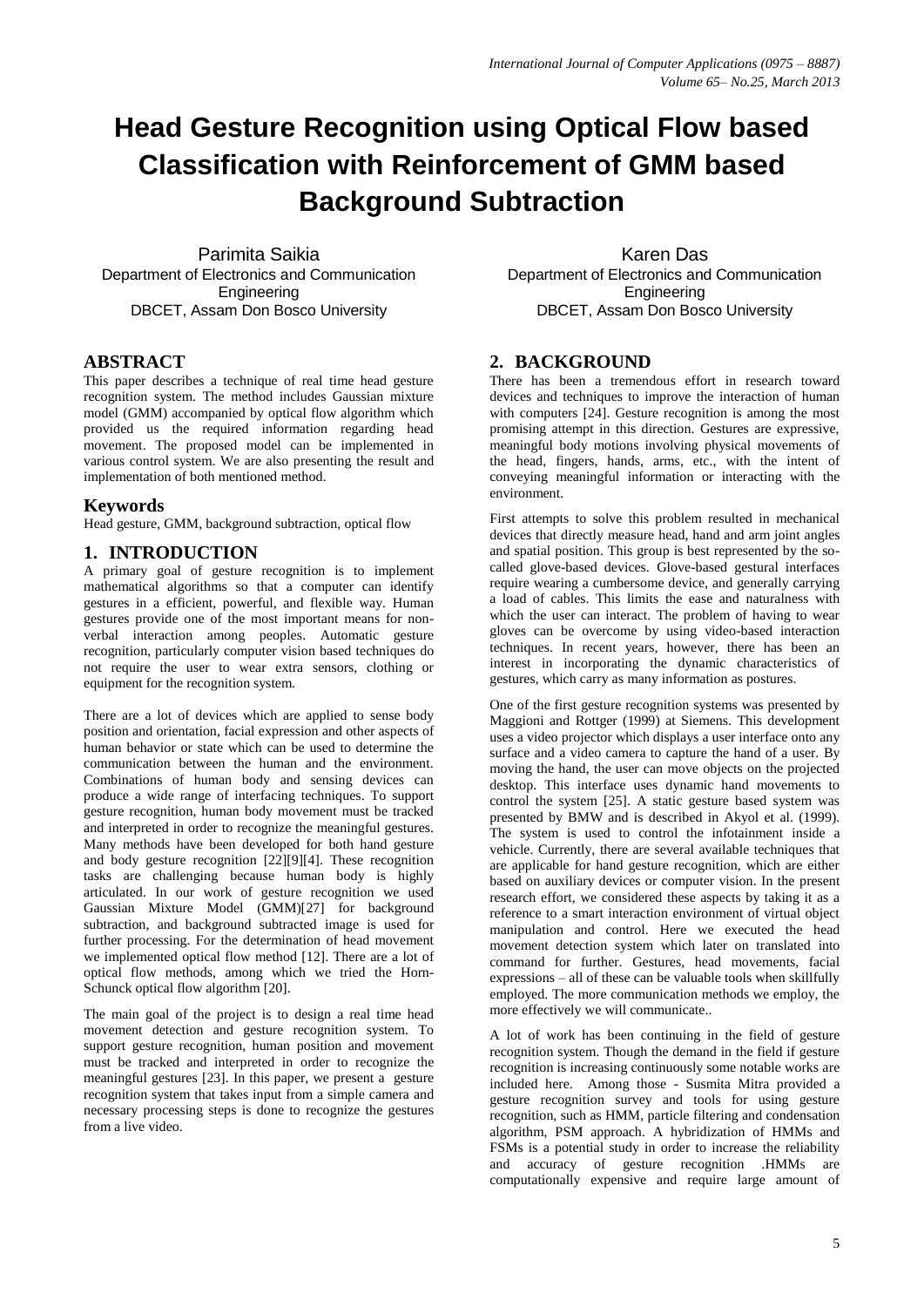training data [10]. Miss Shweta K yewale & Mr Pankaj Bharnes provide a ANN approach for recognition system. At present, artificial neural networks are emerging as the technology of choice for many applications, such as pattern recognition, gesture recognition, prediction, system identification, and control. According to them ANN provides good & powerful solution for gesture recognition in MATLAB [9] .Bo Peng & his group tried full body gesture recognition from video. They used multi linear analyzer on the image of each captured video frame in order to obtain view independent feature vectors for the static poses. They use Hidden Markov Model (HMM) to perform gesture recognition. Here a video based full body gesture recognition system is presented by applying view-invariant pose coefficient vectors as feature vectors. This system is independent of the body orientation of the subject performing the gesture with respect to the camera system [20].Qing Chen Nicolas D Georganes, Emil M Petnin made a approach of real time vision based hand gesture recognition using Haar like features. Each Haar like feature consist of two or three connected black and white rectangles .It provided accuracy for more than 50%. They proposed a two level approach to recognize hand gestures in real-time with a single web camera as the input device. The low level of the approach is focused on the posture recognition with Haar-like features and the Ada Boost learning algorithm. The Haar-like features can effectively describe the hand posture pattern with the computation of "integral image" [19].Prateen Chakraborty, Prashant Sarangi & his group made comparative study as Hand gesture recognition system .They provide the method such as subtraction , PCA, Gradient method, rotation invariant method to gesture recognition[1].

.Sujitha Martin, Cuong Tran, Ashish Tawari, Jade Kwan and Mohan Trivedi using optical flow for the detection of head movement. They are using this detection technique for automotive environment [3]. Kazumoto TANAKA tried to do Gesture Recognition with a Focus on Important Actions by Using a Path Searching Method in Weighted Graph. They are using eigenspace method for feature vector sequence generation [2]. H. Sawada, S. Hata, S. Hashimoto in their paper Gesture recognition for human-friendly interface in designer – consumer cooperate design system, describe optical flow based gesture recognition system able to determine hand motion. They use skin color detection to extract the area of a hand, then they extract the contour of the hand area and determine the tips of the fingers. The fingertips are detected because of their sharp curvature. The 3D position of the hand is finally obtained by applying a stereo matching technique to each of the fingertips. They use an optical flow technique applied to the fingertip areas for detecting the 3D motion of the hand. The results are applied to a gesture driven design system, where customer and designer can interactively exchange their opinion for the prototyping. Commands such as pointing, movement, rotation and zooming are recognized by the vision system. Berthold K.P. Horn and Brian G. Shunck are trying to implement a method for finding the optical flow pattern is presented which assumes that the apparent velocity of the brightness pattern varies smoothly almost everywhere in the image. An iterative implementation is shown which successfully computes the optical flow for a number of synthetic image sequences [12]. Rafael A. B. de Queiroz , Gilson A. Giraldi, Pablo J. Blanco, Raúl A. Feijóo also tried to do determine optical flow by using Horn-Schunk algorithm. The tests indicated that the modified Horn and Schunck's algorithm has convergence rate a little superior to

the original model. Their experiments also provided different experimental comparison between the algorithms [20].

# **3. BACKGROUND THEORY**

In the head movement detection and corresponding gesture recognition system we first tried to concentrate our interest on the main object by subtracting the background and then applied proper classifier to determine the movement.

# **3.1 Gaussian Mixture Model [26][27]**

A Gaussian Mixture Model (GMM) is a parametric probability density function represented as a weighted sum of Gaussian component densities. GMMs are commonly used as a parametric model of the probability distribution of continuous measurements or features in a biometric system, All GMM parameters are estimated from training data using the iterative Expectation Maximization (EM) algorithm or Maximum A Posteriori (MAP) estimation from a well-trained prior model.

A Gaussian mixture model is a weighted sum of M component Gaussian densities as given by the equation,

$$
p(X|\lambda = \sum_{i=1}^{M} w_i g(X|\mu_i, \Sigma_i))g
$$
 (1)

where x is a D-dimensional continuous-valued data vector (i.e. measurement or features),  $w_i$ , i=1, ..., M, are the mixture weights, and  $g(x|\mu_i, \Sigma_i)$ ,  $i = 1, \ldots, M$ , are the component Gaussian densities. Each component density is a D-variate Gaussian function of the form,

$$
g(X|\mu_i, \Sigma_i) = \frac{1}{(2\pi)^{\frac{D}{2}}|\Sigma_i|^{1/2}} \exp\left\{-\frac{1}{2}(X - \mu_i)^{'}\Sigma_i^{-1}(X - \mu_i)\right\}
$$
 (2)

With mean vector  $\mu_i$  and covariance matrix  $\Sigma_i$ . The mixture weights satisfy the constraint that  $\sum_{i=1}^{M} w_i = 1$ .

### *3.1.1 Implementation*

A mixture of K Gaussians is used to model the time series of values observed at a particular pixel. The probability of occurrence of the current pixel value is given by

$$
P(Z) = \sum_{i=1}^{k} w_i N(\mu_t, \Sigma_t, Z)
$$
 (3)

Where  $N$  is the Gaussian probability density function, whose mean vector is  $\mu$  and covariance is  $\Sigma$ .

And  $w_i$  is the weight of the *i*<sup>th</sup> Gaussian such that  $\sum w_i = 1$ . The covariance matrix is assumed to be of the form  $\Sigma = \sigma^2 I$ for computational reasons.

### *3.1.2 Parameter Updates*

The new pixel value  $Z_t$  is checked against each Gaussian. A Gaussian is labeled as matched if

$$
||Z - \mu_h|| < d\sigma_h \tag{4}
$$

Then its parameters may be updated as follows:

$$
w_{i,t} = (1 - \alpha) * w_{i,t-1} + \alpha * M_{i,t}
$$
 (5)

$$
\mu_t = (1 - \rho) * \mu_{t-1} + \rho * Z_t \tag{6}
$$

$$
\sigma_t^2 = (1 - \rho) * \sigma_{t-1}^2 + \rho * (Z_t - \mu_t)^T * (Z_t - \mu_t)
$$
 (7)

$$
\rho = \alpha * N(\mu_{t-1}, \Sigma_{t-1}, Z_t) \tag{8}
$$

Where  $\alpha$  is the learning rate for the weights.

If a Gaussian is labeled as unmatched only its weight is decreased as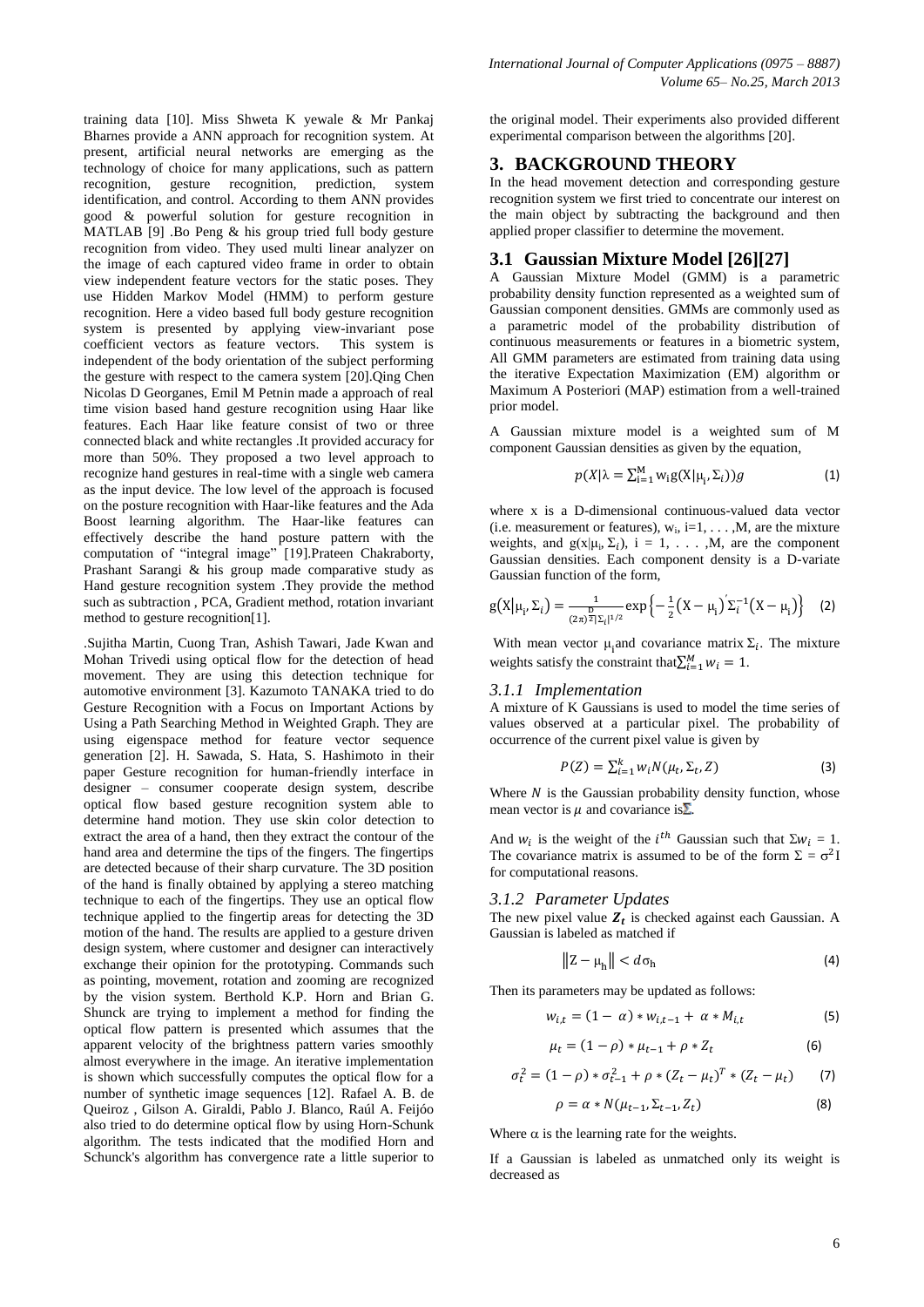$$
w_{i,t} = (1 - \alpha) * w_{i,t-1}
$$
 (9)

If none of the Gaussians match, the one with the lowest weight is replaced with  $Z_t$  as mean and a high initial standard deviation.

The rank of a Gaussian is defined as  $w/\sigma$ . This value gets higher if the distribution has low standard deviation and it has matched many times. When the Gaussians are sorted in a list by decreasing value of rank, the first is more likely to be background. The first B Gaussians representing the background

$$
B = \arg\min_{b} (\sum_{k=1}^{b} w_i > T) \tag{10}
$$

The Gaussian mixture model (GMM) is adaptive; it can incorporate slow illumination changes and the removal and addition of objects into the background. The higher the value of T in (10), the higher is the probability of a multi-modal background.

#### *3.1.3 Shadow Removal*

Shadows which are detected as foreground can cause several problems when extracting the objects, two examples are object shape distortion and several objects merging together. It is especially crucial and these problems should be avoided.

In most traditional methods the image is first transformed to a color space that segregates the chromaticity information from the intensity. In the HSV color space, the hypothesis is that a shadowed pixel value's value and saturation will decrease while the hue remains relatively constant

However, the color model of Horprasert et al.[6][ 27] gave the best results in the test conducted. It doesn't require any complicated conversion formulae like in the case of HSV. Also the simple choice of parameters is a distinct advantage.

In this model each pixel value in the RGB color space is assumed to lie on a chromaticity line, which connects the pixel value and the origin. The authors specify a way to calculate the deviation of a foreground pixel value from the background value. The foreground value is compared with the means of each of the B background Gaussians in equation (10).

The brightness distortion (BD) and chromaticity distortion (CD) are defined as :

$$
BD = \frac{OP}{OB} \& CD = PI
$$

Shadow points (sp) can now be ascertained as:

$$
sp = 1 \quad \text{for } \alpha \le BD \le \beta \land CD \le \tau_C
$$

$$
=0
$$
 otherwise



**Figure 1: Brightness and chromaticity distortion in the RGB color space.**

In Figure 1 OB is the background RGB vector and OF is the foreground RGB vector. FP is the perpendicular dropped from F onto OB. The shaded cylinder is the locus of all shadow color values.

#### **3.2 Optical flow**

The computation of optical flow between two images can be obtained by optical flow constraint equation:

$$
I_X u + I_Y v + I_t = 0 \tag{11}
$$

In this equation, the following values are represented:

 $I_x$ , Iy and,  $I_t$  are the spatiotemporal image brightness derivatives;  $u$  is the horizontal optical flow;  $v$  is the vertical optical flow.

Because this equation is under constrained, there are several methods to solve for *u* and *v*- Horn-Schunck Method and Lucas-Kanade Method.

#### *3.2.1 Horn-Schunck Method [12]*

We derived an equation that relates the change in image brightness at a point to the motion of the brightness pattern. Let the image brightness at the point  $(x, y)$  in the image plane denoted by  $E(x, y, t)$ . Now we considered what happens when the pattern moves. The brightness of a particular point in the pattern is constant, so that

$$
\tfrac{dE}{dt}{=}0
$$

Using the chain rule for differentiation we see that,

$$
\frac{E}{t} \cdot \frac{\delta E}{\delta x} + \frac{dE}{dt} \cdot \frac{\delta E}{\delta y} + \frac{\delta E}{\delta t} = 0
$$
 (12)

If we let,

 $\boldsymbol{d}$  $\overline{d}$ 

$$
\frac{dx}{dt} = u \qquad \text{and} \quad \frac{dy}{dt} = v
$$

Then it is easy to see that we have a single linear equation in the two unknowns u and *v,*

$$
E_x u + E_y v + E_t = 0 \tag{13}
$$

Where we have also introduced the additional abbreviations Ex,  $E_y$ , and  $E_t$ , for the partial derivatives of image brightness with respect to x, y and *t* respectively. The constraint on the local flow velocity expressed by this equation,

$$
(u,v)(E_x,E_y) = -E_t \tag{14}
$$

Thus the component of the movement in the direction of the brightness Gradient (Ex, E<sub>y</sub>) equals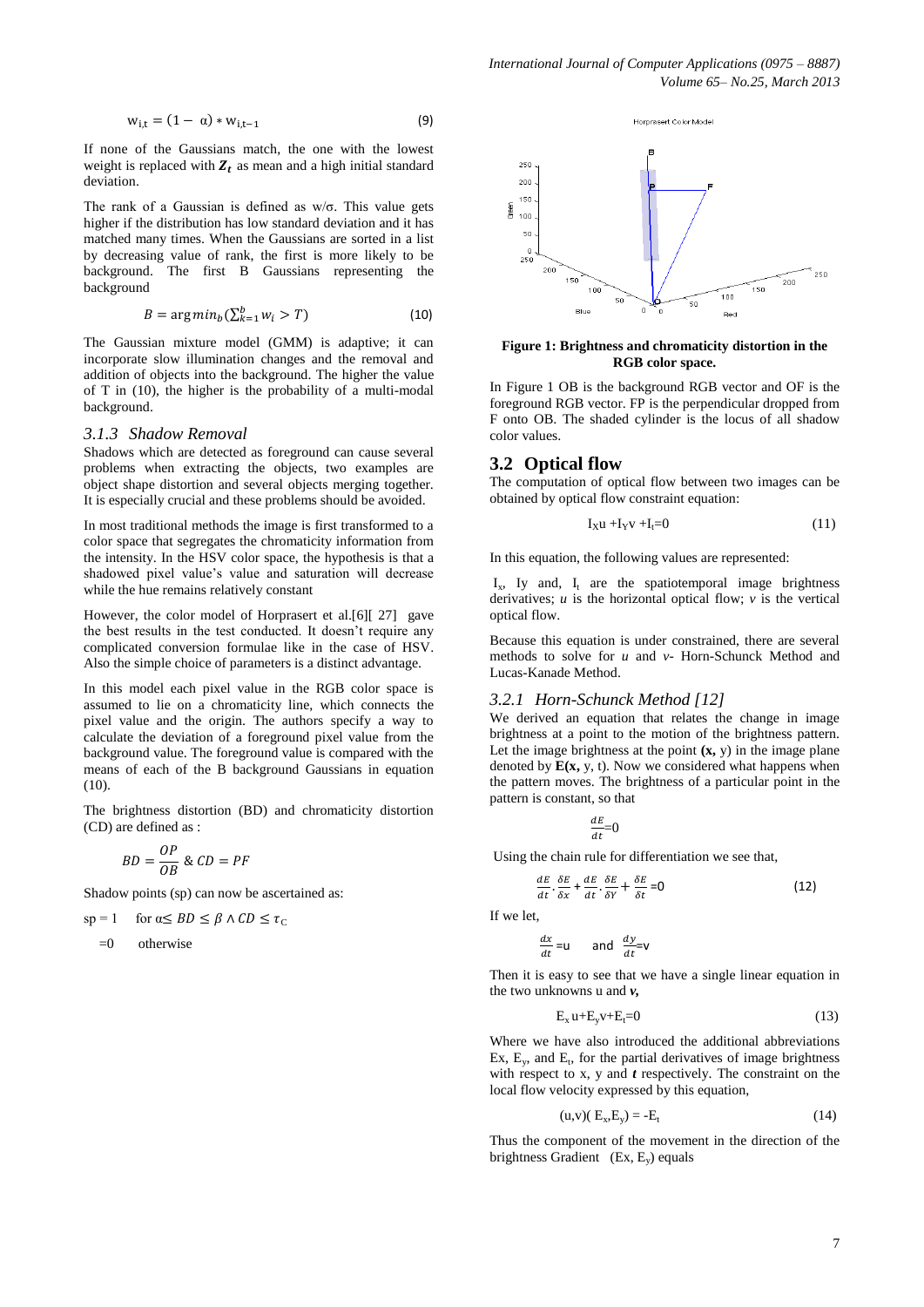$$
\frac{Et}{-Et\sqrt{(Ex+Ey)}}
$$
 (15)

#### *3.2.1.1 Estimating the Partial Derivatives*

We estimated the derivatives of brightness from the discrete set of image brightness. It is important that the estimates of  $E_x$ ,  $E_y$  and  $E_t$  be consistent. That is, they should all refer to the same point in the image at the same time. While there are many formulas for approximate differentiation we used a set which gives us an estimate of  $Ex$ ,  $Ey$ ,  $E<sub>b</sub>$  at a point in the center of a cube formed by eight measurements. Each of the estimates is the average of four first differences taken over adjacent measurements,

$$
\begin{array}{c}\mathrm{E}_{\mathrm{X}}\!\!\approx\frac{1}{4}\left\{\mathrm{E}_{\mathrm{i},j+1,k^{-}}\,\mathrm{E}_{\mathrm{i},j,k}+\!\mathrm{E}_{\mathrm{i}+1,j+1,k}\,\textrm{-}\mathrm{E}_{\mathrm{i}+1,j,k}+\!\mathrm{E}_{\mathrm{i},j+1,k+1}\,\textrm{-}\mathrm{E}_{\mathrm{i},j,k+1}\right.\\ \left.\left.+ \mathrm{E}_{\mathrm{i}+1,j+1,k+1}\,\textrm{-}\mathrm{E}_{\mathrm{i}+1,j,k+1}\right\}\end{array}\,(16)
$$

$$
E_y \approx \frac{1}{4} \{ E_{i+1,j,k} - E_{i,j,k} + E_{i+1,j+1,k} - E_{i,j+1,k} + E_{i+1,j,k+1} - E_{i,j,k+1} - E_{i,j+1,k+1} \} \tag{17}
$$

$$
\begin{aligned} E_t &\approx \tfrac{1}{4} \left\{ E_{i,j,k+1} \!\!\!- E_{i,j,k} + \!\!E_{i+1,j,k+1} \!\!\!- \!\!E_{i+1,j,k} + \!\!E_{i,j+1,k+1} \!\!\!- \!\!E_{i,j+1,k} \right. \\ &\left. + E_{i+1,j+1,k+1} \!\!\!- \!\!E_{i+1,j+1,k} \right\} \end{aligned} \tag{18}
$$

Here the unit of length is the grid spacing interval in each image frame and the unit of time is the image frame sampling period. We avoid estimation formulae with larger support, since these typically are equivalent to formulae of small support applied to smoothed images.

#### *3.2.1.2 Estimating the Laplacian of the Flow Velocities*

We approximated the Laplacians of *u* and *v.* One convenient approximation takes the following form,

$$
\upsilon\overline{\mathsf{V}}^2\mathsf{Nk}(\bar{\upsilon}_{i,j,k}-\upsilon_{i,j,k})
$$

u $\nabla^2$ ≈  $k$  (ū<sub>i,j,k</sub>-u<sub>i,j,k</sub>)

Where the local averages  $\vec{u}$  and  $v$  are defined as follows

$$
\bar{u}_{i,j,k} = \frac{1}{6} \{ u_{i-1,j,k} + u_{i,j+1,k} + u_{i+1,j,k} + u_{i,j-1,k} + \frac{1}{12} \{ u_{i-1,j-1,k} + u_{i+1,j+1,k} + u_{i+1,j+1,k} + u_{i+1,j+1,k} \} \tag{19}
$$
\n
$$
\bar{v}_{i,j,k} = \frac{1}{6} \{ v_{i-1,j,k} + v_{i,j+1,k} + v_{i+1,j,k} + v_{i,j-1,k} + v_{i,j-1,k} + v_{i-1,j+1,k} \tag{20}
$$

 $\mathcal{A}$ 

The proportionality factor  $K$  equals 3 if the average is computed as shown and we again assume that the unit of length equals the grid spacing interval.

#### *3.2.1.3 Minimization*

The problem then is to minimize the sum of the errors in the equation for the rate of change of image brightness,

$$
E_x u + E_y v + E_t = \epsilon_b
$$

and the measure of the departure from smoothness in the velocity flow,

$$
\mathcal{E}_c^2 = \left(\frac{\partial u}{\partial x}\right)^2 + \left(\frac{\partial u}{\partial y}\right)^2 + \left(\frac{\partial v}{\partial x}\right)^2 + \left(\frac{\partial v}{\partial y}\right)^2\tag{21}
$$

We determined the relative weight of these two factors. In practice the image brightness measurements will be corrupted by quantization error and noise so that we cannot expect  $\mathcal{E}_b$  to be identically zero. This quantity will tend to have an error magnitude that is proportional to the noise in the measurement. This fact guides us in choosing a suitable weighting factor, denoted by  $\mathcal{E}^2$ .

Let the total error to be minimized by

$$
\mathcal{E}^2 = \iint (\alpha^2 \ \mathcal{E}_c^2 + \mathcal{E}_b^2) \ dx dy \tag{22}
$$

The minimization is to be accomplished by finding suitable values for the optical flow velocity  $(u, v)$ . Using the calculus of variation we obtained

$$
E_x u^2 + E_x E_y v = \alpha^2 u \nabla^2 - E_x E_t
$$
\n(23)

$$
E_x E_y u + E_y^2 v = \alpha^2 u \nabla^2 - E_y E_t
$$

Using the approximation to the Laplacian introduced in the previous section and then solving for *u* and *v* we found that

$$
(\alpha^{2} + E_{x}^{2} + E_{Y}^{2})u = +(\alpha^{2} + E_{y}^{2})\bar{u} - E_{x}E_{Y}\bar{v} - E_{x}E_{t}
$$
\n
$$
(\alpha^{2} + E_{x}^{2} + E_{Y}^{2})v = +(\alpha^{2} + E_{X}^{2})\bar{v} - E_{x}E_{Y}\bar{u} - E_{x}E_{t}
$$
\n(24)

Difference of Flow at a Point from Local Average

$$
(\alpha^2 + \mathbf{E}_x^2)\mathbf{u} + \mathbf{E}_x\mathbf{E}_Y\mathbf{v} = (\alpha^2\mathbf{\bar{u}} - \mathbf{E}_x\mathbf{E}_t)
$$
  
\n
$$
\mathbf{E}_x\mathbf{E}_Y\mathbf{u} + (\alpha^2 + \mathbf{E}_Y^2)\mathbf{v} = (\alpha^2\mathbf{\bar{v}} - \mathbf{E}_x\mathbf{E}_t)
$$
\n(25)

These equations can be written in the alternate form

$$
(\alpha^{2} + E_{x}^{2} + E_{y}^{2})(u - \bar{u}) = -E_{X} \{ E_{X} \bar{u} + E_{Y} \bar{v} + E_{t} \}
$$
  
(26)  

$$
(\alpha^{2} + E_{x}^{2} + E_{Y}^{2})(v - \bar{v}) = -E_{y} \{ E_{X} \bar{u} + E_{Y} \bar{v} + E_{t} \}
$$

This shows that the value of the flow velocity (u, v) which minimizes the error  $\mathcal{E}^2$  lies in the direction towards the constraint line along a line that intersects the constraint line at right angles.

### **4. PROPOSED SYSTEM**



#### **Fig 2: Block diagram**

Our proposed system composed the general framework:

At first a frame (image) from the webcam is captured. It acted as the video input on which processing was done. The main information was collected from the image, so subtraction of the background for the entire process was done. There are a lot of techniques which provide helpful tool for image subtraction. Among those Gaussian Mixture Model (GMM) [27] gave the best result.

After using GMM it is tried to remove the background from the image. Some experimental results after background subtraction are shown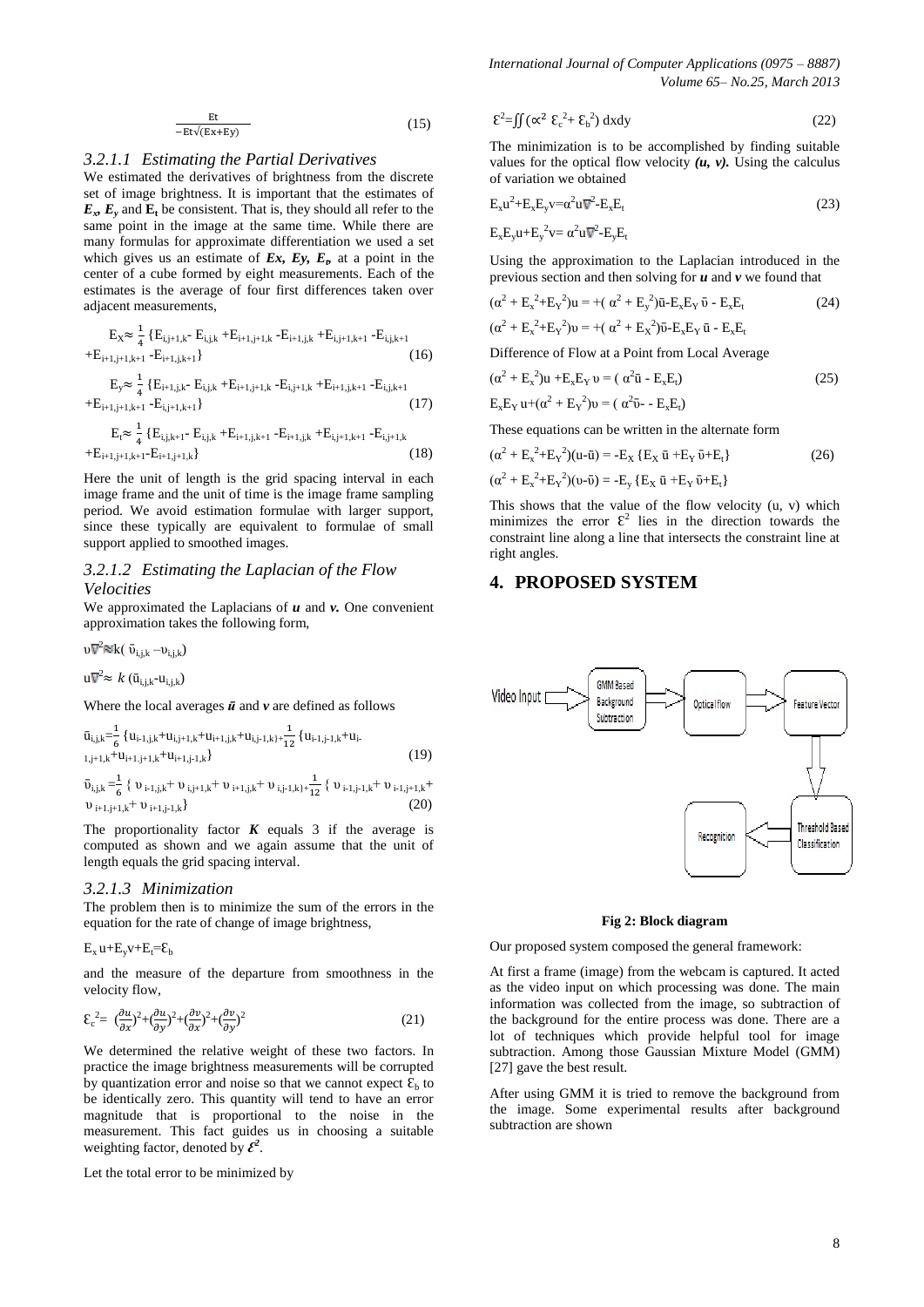

**Fig 3: Video input and background subtracted image**

After using Gaussian mixture model (GMM) we applied the Horn-Schunk optical flow algorithm to the foreground to determine the movement of the given input. Using optical flow algorithm we determined the movement between the frames of images of the video. An idea is given below regarding the intensity variation between the frames of inputed video-



 $I_X=( (105-50)+(185-0)+(100-30)+(180-0))/4=133.75$ 

 $I_y=($ (0-5)+(185-105)+(0-30)+(180-100))/4=31.25

 $I<sub>t</sub>=(30-5)+(0-0)+(100-105)+(180-185))/4=3.75$ 

#### **Fig 4: The partial derivative of image brightness at point (x, y).**

This intensity variation is used to determine the optical flow of the foreground.

A lot of features are accompanied with the image. The information from the foreground is used to determine the movement of the head and that head movement ultimately provides us the corresponding gesture. Here the optical flow vectors acted as the feature vector.

Experimentally set threshold is used to identify the gesture from the summed optical flow vectors. In our experiment we tried to determine the movement of head to left, right, up and down. This movement in turn lead us to determine different kind of gesture such as yes, no, come etc. The optical flow we are implementing in our project is basically working on binary images. Further improvement will be done in nearby future. It is hoped that it will provide us greater accuracy.

## **5. RESULT AND DISCUSSION**

After implementation of background subtraction and optical flow, we calculated the optical flow vector. In Table 1 sx and sy are the sum of the both optical flow vectors. Some summed values obtained shown below:

| Table 1. Head movement and corresponding values of sx |  |  |  |  |
|-------------------------------------------------------|--|--|--|--|
| and sv                                                |  |  |  |  |

| <b>Movements</b> | <b>Value</b><br>of sx | <b>Value</b><br>of sy | <b>Result</b> | Recognit<br>ion |
|------------------|-----------------------|-----------------------|---------------|-----------------|
|                  | 0.0018                | 0.6535                | right         |                 |
|                  | 0.0022                | 0.6550                | right         | <b>RIGHT</b>    |
|                  | 0.0027                | 0.6564                | right         |                 |
|                  | 0.0031                | $-0.0630$             | down          |                 |
|                  | $-0.2038$             | $-0.2887$             | left          |                 |
|                  | $-0.0495$             | $-0.1421$             | left          | <b>LEFT</b>     |
|                  | $-0.0080$             | $-0.1397$             | left          |                 |
|                  | 0.0062                | $-0.1075$             | left          |                 |
|                  | 0.3968                | $-0.0634$             | down          |                 |
|                  | 0.4085                | 0.0627                | right         |                 |
|                  | 0.4602                | $-0.0621$             | down          | <b>DOWN</b>     |
|                  | $-0.4627$             | $-0.0630$             | down          |                 |
|                  | $-0.0015$             | 0.1430                | up            |                 |
|                  | $-0.0035$             | 0.1442                | up            |                 |
|                  | $-0.0046$             | 0.1446                | up            | UP              |
|                  | $-0.0072$             | 0.1502                | up            |                 |

From the above given value it can be concluded that-

#### **Table 2. Results from sx and sy**

| Value of sx | Value of sy | <b>Conclusion</b> |
|-------------|-------------|-------------------|
| $+ve$       | -ve         | Down              |
| -ve         | -ve         | Left              |
| $+ve$       | $+ve$       | Right             |
| -ve         | $+ve$       |                   |

The result can be shown as below



moving right **Fig 5: Head is moving toward right**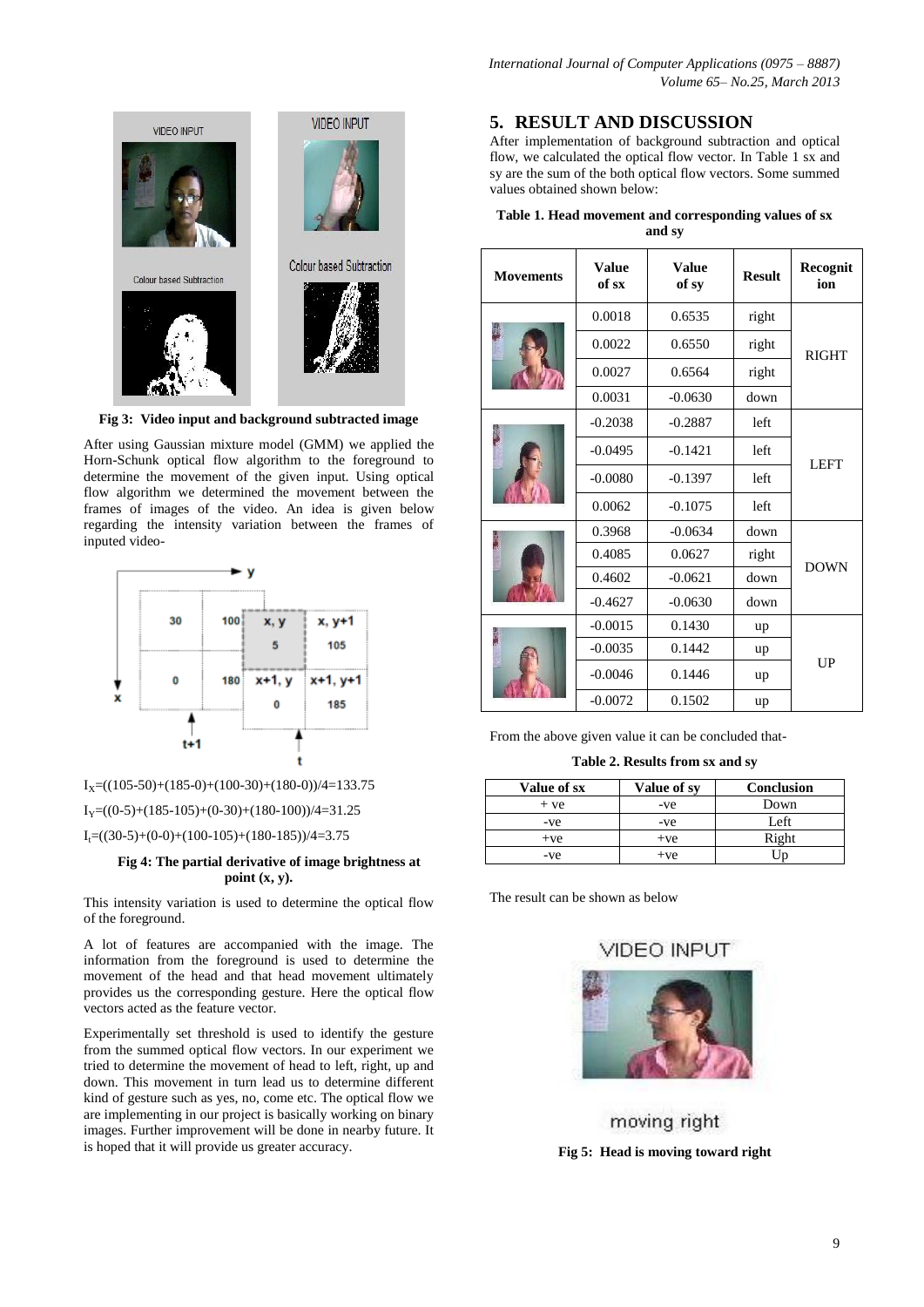# VIDEO INPUT



moving left **Fig 6: Head is moving toward left** VIDEO INPUT



# moving up

**Fig 7: Head is moving toward up VIDEO INPUT** 



# moving down

#### **Fig 8: Head is moving toward down**

Now from the movement of the head some sort of gestures can be determined. Such as up-down movement, left- right movement can be compared with yes and no gesture respectively.

|  |  |  |  | Table 3. Gesture detection |
|--|--|--|--|----------------------------|
|--|--|--|--|----------------------------|

| <b>Head movement</b> | <b>Corresponding gesture</b> |
|----------------------|------------------------------|
| Left to right        | NO                           |
| Up down              | YES                          |

The success rate has been calculated and found to be 92.5% with the use of threshold based classification. The time taken to process was obtained to be 8.04 frames per second.

## **6. CONCLUSION AND FUTURE WORK**

The system has been executed using MATLAB version 7.6.0.324(R2008a) and Intel(R) Core™2 Duo CPU @2.20 GHz processor machine, Windows 7 Ultimate (32 Bit),2.00 RAM and 0.3M Integrated Camera. In this system we have only considered the gesture form the video or moving scene. This system can be further upgraded to give order and control robots. Some more applications are that this Head Gesture Recognition system can be used in video games. Instead of using the mouse or keyboard, we can use some pre-defined gesture to play any game. Also, this system can be used to operate any electronic system by just showing gestures. Another application is that this can be used for security and authorization by keeping any particular gesture as the password. Replacement of mouse, gaming and entertainment industry are other areas in which gesture application is already in use. By improving the success rate, making background subtraction more proper, this work can be done more versatile. In nearby future optical flow shall be implemented on gray images. The success rate and the comparison of this project with some previous work are given below:

|  |  |  | Table 4. Success rate of classification |
|--|--|--|-----------------------------------------|
|--|--|--|-----------------------------------------|

| <b>Experiments</b> | Number of<br>videos on<br>which<br>experiment<br>was done | Number of<br>correct<br>recognition | <b>Success</b><br>rate |
|--------------------|-----------------------------------------------------------|-------------------------------------|------------------------|
| Left               | 10                                                        | 10                                  | 100%                   |
| Right              | 10                                                        | 8                                   | 80%                    |
| Up                 | 10                                                        | 10                                  | 100%                   |
| Down               | 10                                                        | q                                   | 90%                    |

|            | Table 5. Comparative study between our work and other |  |  |  |
|------------|-------------------------------------------------------|--|--|--|
| approaches |                                                       |  |  |  |

| Name of the<br>technique used   | <b>Success rate</b> | <b>Comparative study</b>                                                                |
|---------------------------------|---------------------|-----------------------------------------------------------------------------------------|
| Optical flow [3]                | 97.4%               | Noise caused<br>unintended head<br>motion                                               |
| PCA[11]                         | 94.4%               | Error in<br>reconstruction<br>increases when<br>eigentrajectories<br>deceases           |
| Lucas kanade's<br>algorithm[17] | 100%                | Fails to compute high<br>displacement rate                                              |
| SVM[21]                         | 85.3%               | High false positive<br>rate                                                             |
| Our work                        | 92.5%               | $\bullet$ Less noise<br>• Improved processing<br>rate<br>• Accurate time<br>derivatives |

### **7. ACKNOWLEGDEMENT**

We gratefully acknowledge the support provided by Dr Sunandan Baruah, HOD, ECE, Don Bosco College of Engineering and Technology. Also, we would like to acknowledge the reviewers for their valuable comments and